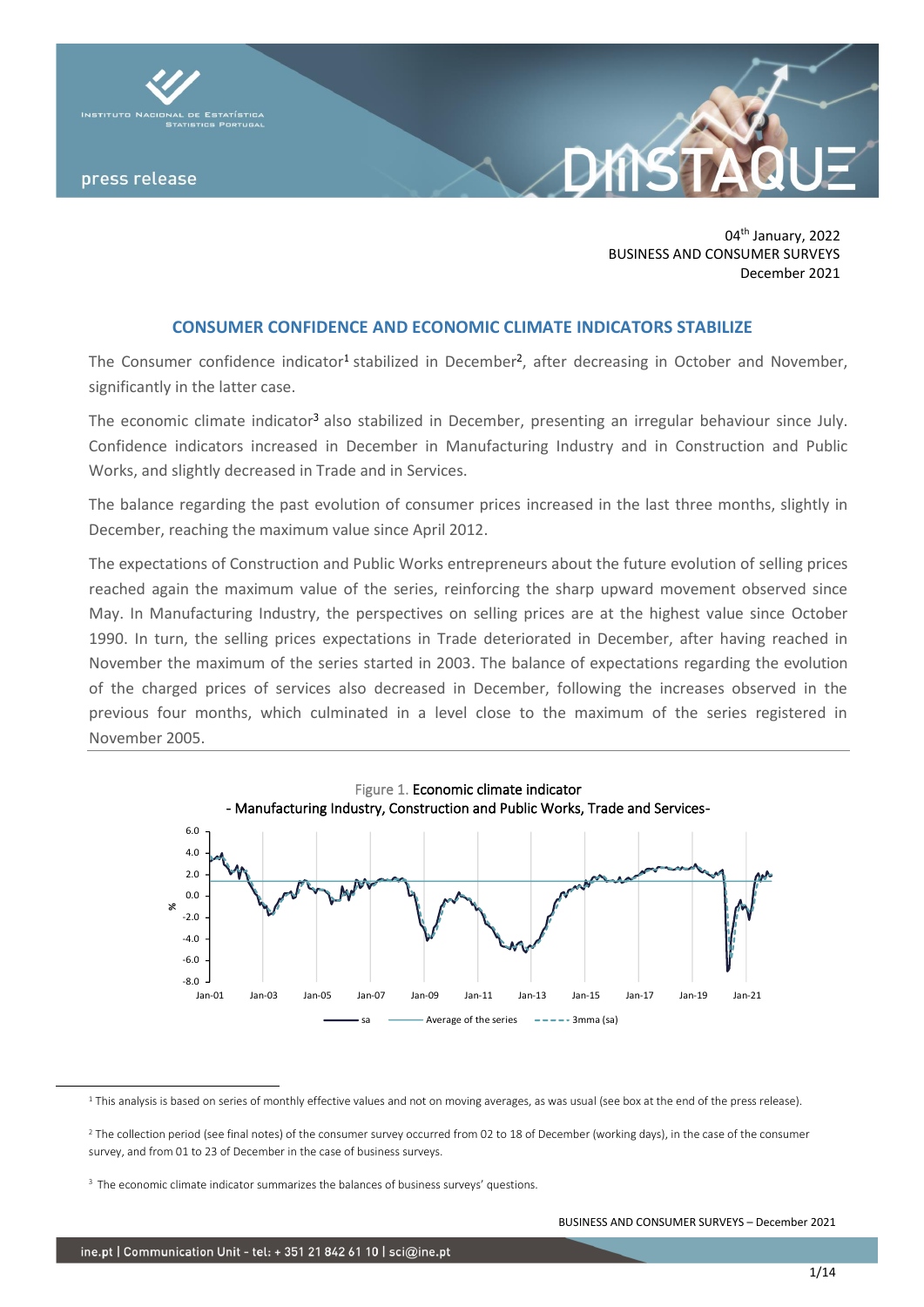

### Consumer Survey

The consumer confidence indicator stabilized in December, after decreasing in October and November, significantly in the latter case. The evolution of the indicator in the last month resulted from the positive contribution of the perspectives on the future evolution of the country's economic situation, which was offset by the negative contributions of the remaining variables: expectations about the future evolution of households' spending on major purchases and of households' financial situation, and opinions on the past evolution of households' financial situation.

**XTKS** 

The balance of perspectives regarding the future evolution of the country's economic situation increased in December, after decreasing in October and November, significantly in the latter case.

The balance of expectations about household's future financial situation decreased in the last three months, more markedly in November, following the increases observed in August and September.

The balance of opinions on the past evolution of the price level increased in the last three months, slightly in December, reaching the maximum level since April 2012. The balance of expectations regarding the future evolution of the price level decreased in December, following the increases observed in the previous three months, which resulted in the highest value of the last ten years reached in November.



Figure 2. Consumer confidence indicator



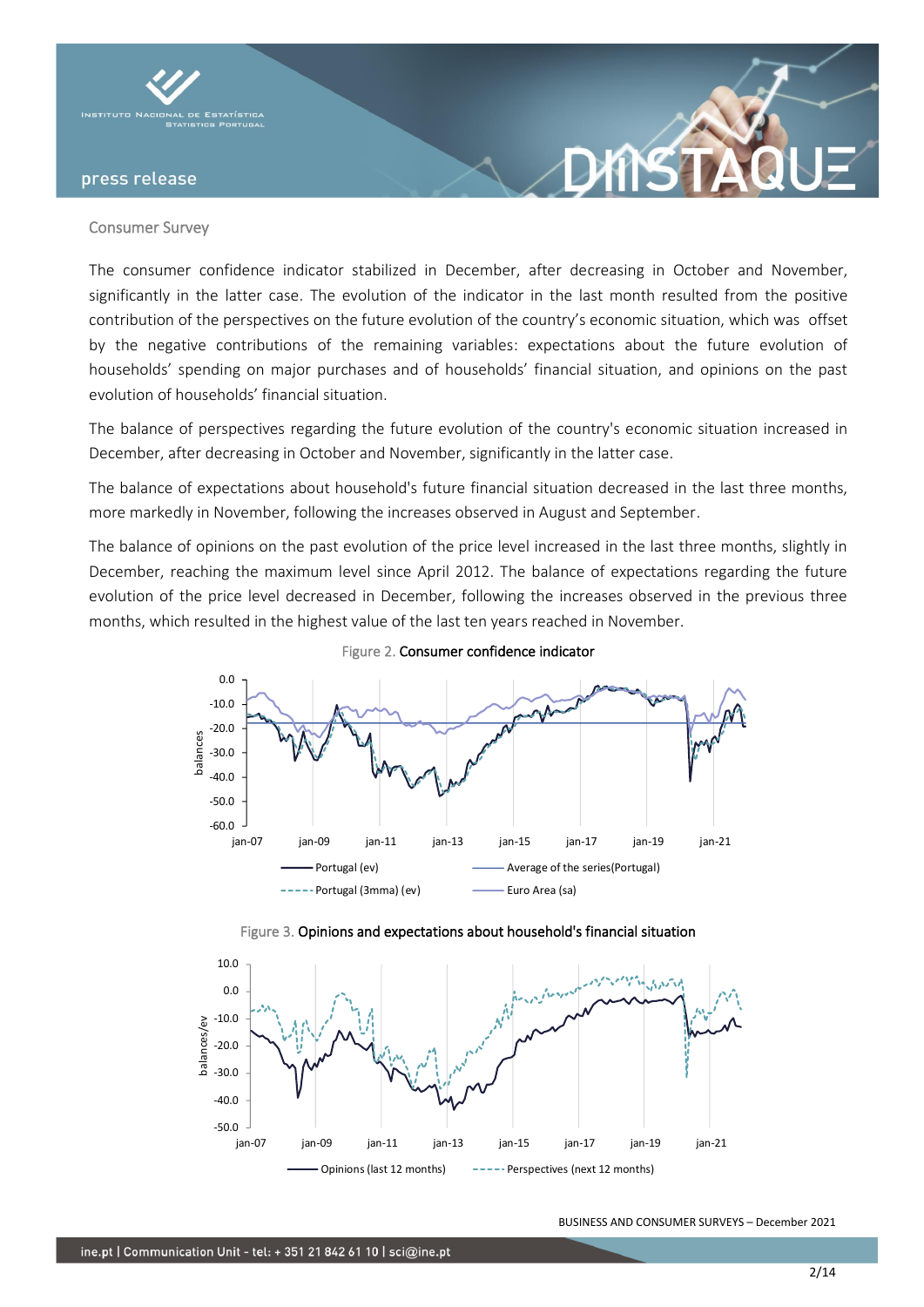

## Manufacturing Industry Survey

The Manufacturing Industry confidence indicator increased in November and December, after decreasing in the previous month. The behaviour of the indicator reflected the positive contributions of the opinions on the evolution of the overall order books in the last three months and firm's production perspectives over the next three months, while the opinions on the current stocks of finished products presented a negative contribution.

The indicator increased in all groups, Consumer Goods, Intermediate Goods, and Investment Goods, more intensely in the first case.

The balance of opinions on current overall order books increased strongly in December, after decreasing in the two previous months. Opinions regarding domestic order books, considering firms with production oriented to the domestic market, recovered in December, presenting a level close to the one observed in February 2020. Similarly, the opinions of export order books, considering firms with production oriented to the foreign market, also revealed a recovery in December, reaching the maximum value since June 2019.

The balance of opinions on the evolution of sale prices increased in the last four months, reaching the highest value since October 1990. This balance increased in all three groups, more intensely in Intermediate Goods.





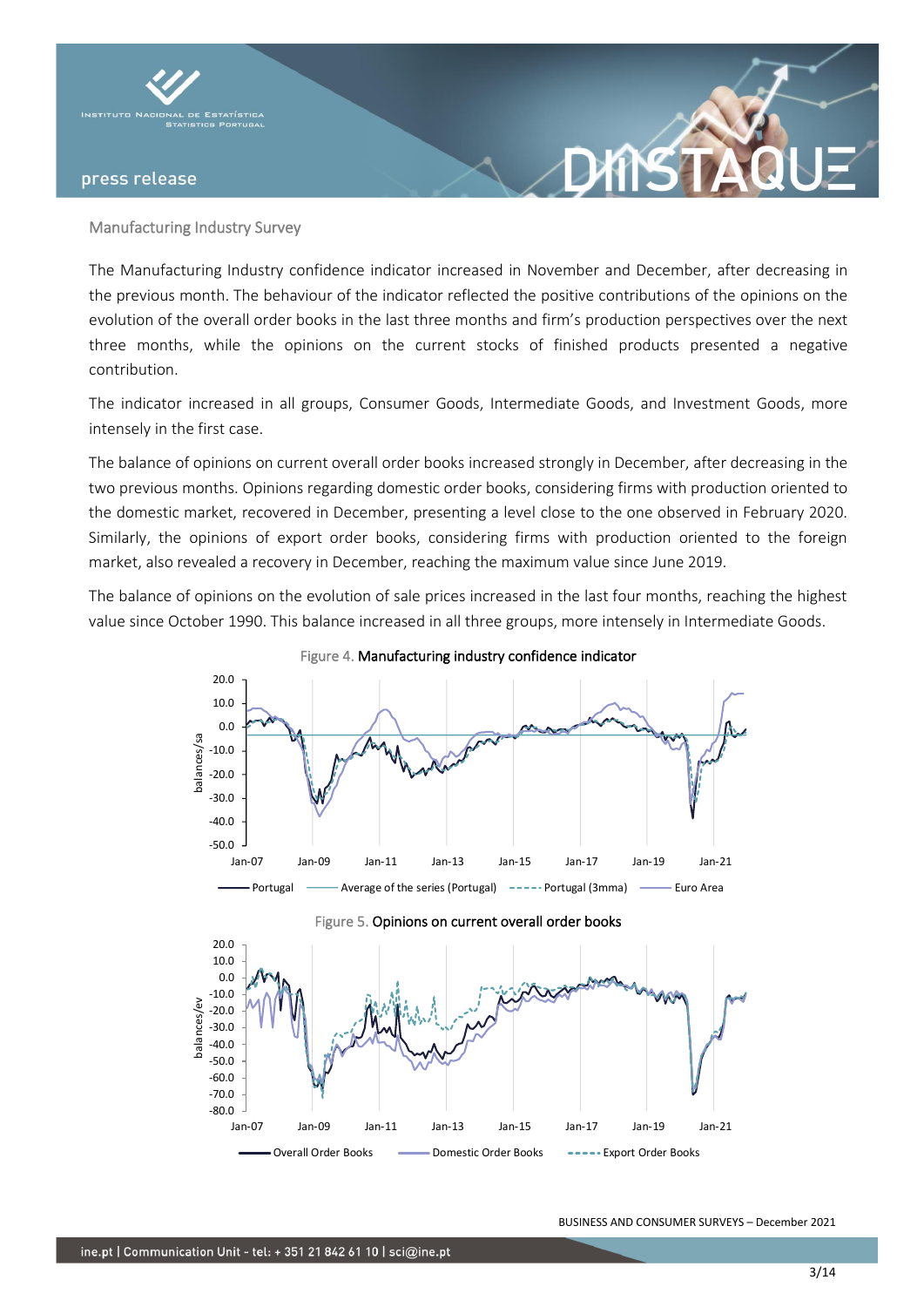

Construction and Public Works Survey

The Construction and Public Works confidence indicator increased significantly in December, after decreasing sharply in November. The increase in the last month reflected the positive contribution of both components, balance of opinions on current order books and perspectives on employment.

The confidence indicator increased in all three divisions, Construction of Buildings, Civil Engineering, and Specialized Construction Activities.

The balance of opinions on the firm's activity increased in December, after decreasing in the two previous months.

The balance of perspectives regarding the selling prices charged by the firm in the next three months reached the maximum value of the series, reinforcing the pronounced upward movement observed since May.



Figure 6. Construction and Public Works confidence indicator





Figure 7. Construction and Public Works confidence indicators by NACE divisions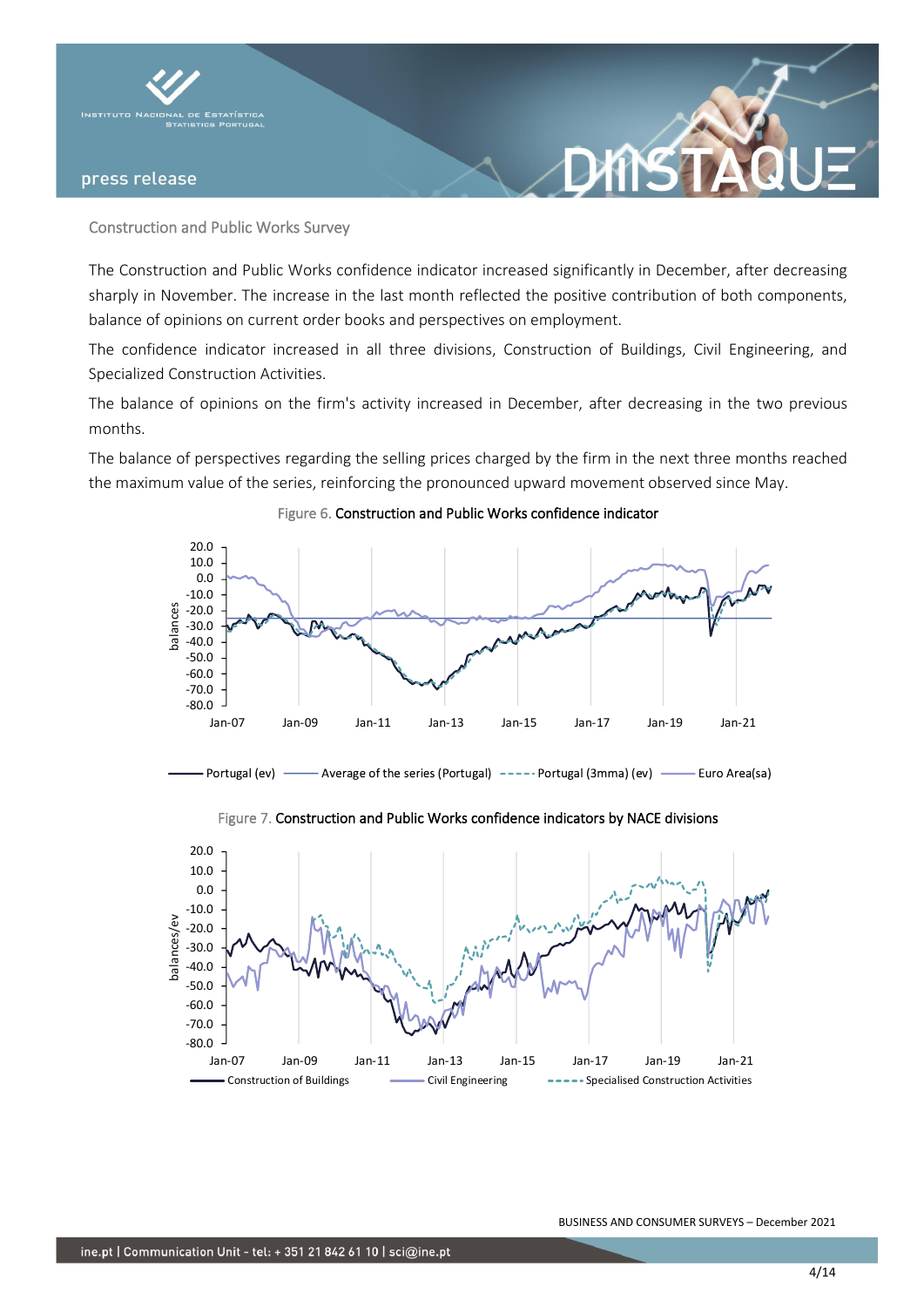

### Trade Survey

The Trade confidence indicator decreased in November and slightly in December, after reaching in October the maximum value since February 2019. The evolution in the last month reflected the negative contribution of the opinions on the volume of sales, while the perspectives of the firm's activity over the next three months and the opinions on current volume of stocks contributed positively.

**XNS** 

By subsector, the confidence indicator decreased in Wholesale Trade and increased in Retail Trade.

The opinions on the volume of sales deteriorated in November and December, after the sharp recovery in the previous month. On the other hand, the balance of perspectives of the firm's activity over the next three months increased in December, after the worsening observed in November.

The balance of opinions on selling prices evolution compared to the previous month diminished in November and December, after the significant increase registered in October. The balance of price expectations over the next three months also decreased in December, after reaching in November the maximum value of the series initiated in May 2003.

Figure 8. Trade confidence indicator







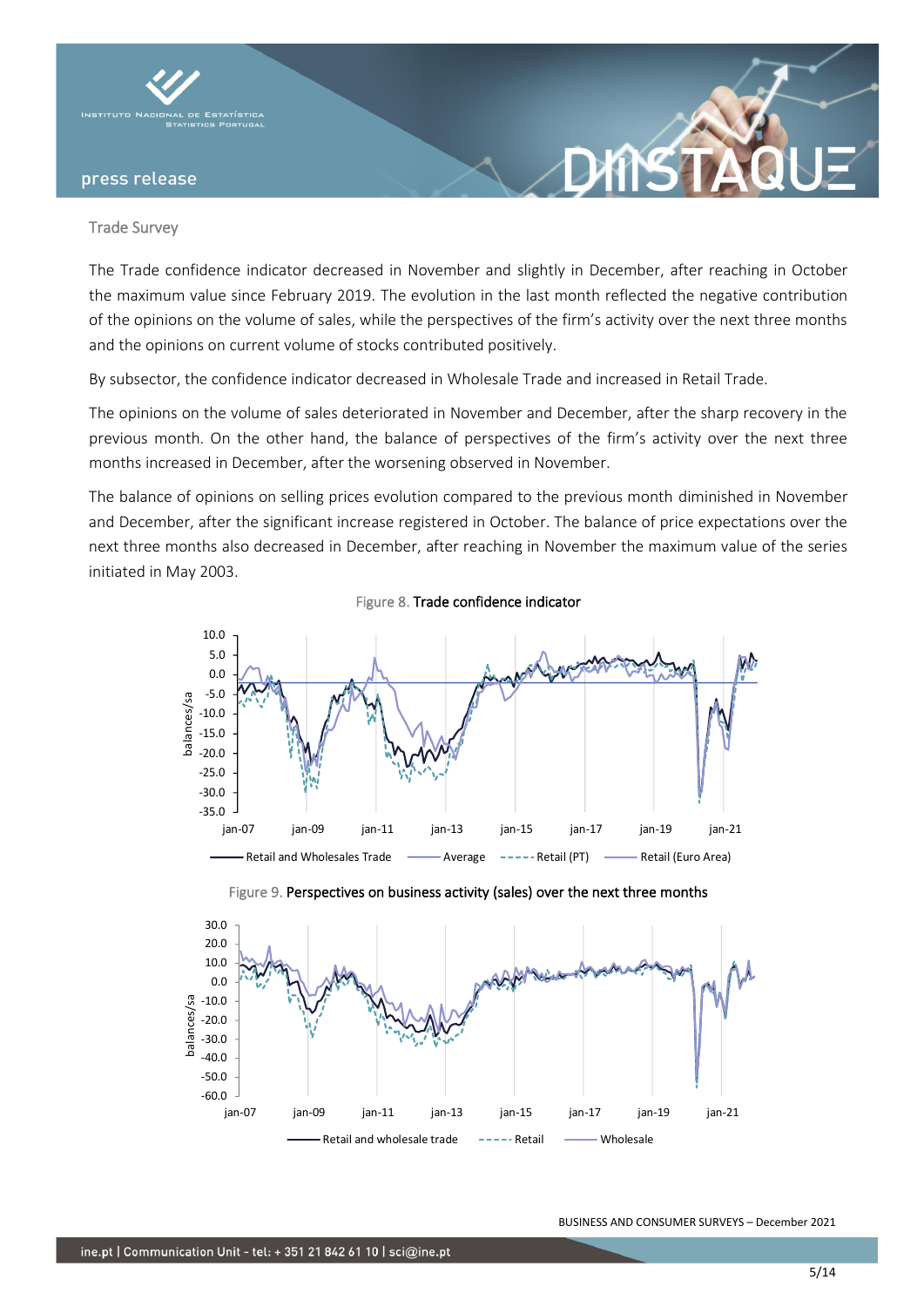

### Services Survey

The Services' confidence indicator decreased tenuously in December, after having increased in the last two months, interrupting the upward profile started in June 2020. The behaviour of the indicator resulted from the strong negative contribution of perspectives on the evolution of the order books, while the assessments on the evolution of the order books and the opinions on the evolution of the business situation contributed positively.

In December, the confidence indicators decreased in five of the eight sections, with emphasis on the sections of Accommodation and food service activities and Administrative and support service activities.

The balance of perspectives on the evolution of demand decreased in November and December, expressively in the last month.

The balance of expectations of the charged prices of services decreased in December after the increases observed in the previous four months, which culminated at a level close to the maximum series registered in November 2005.

Figure 10. Services confidence indicator







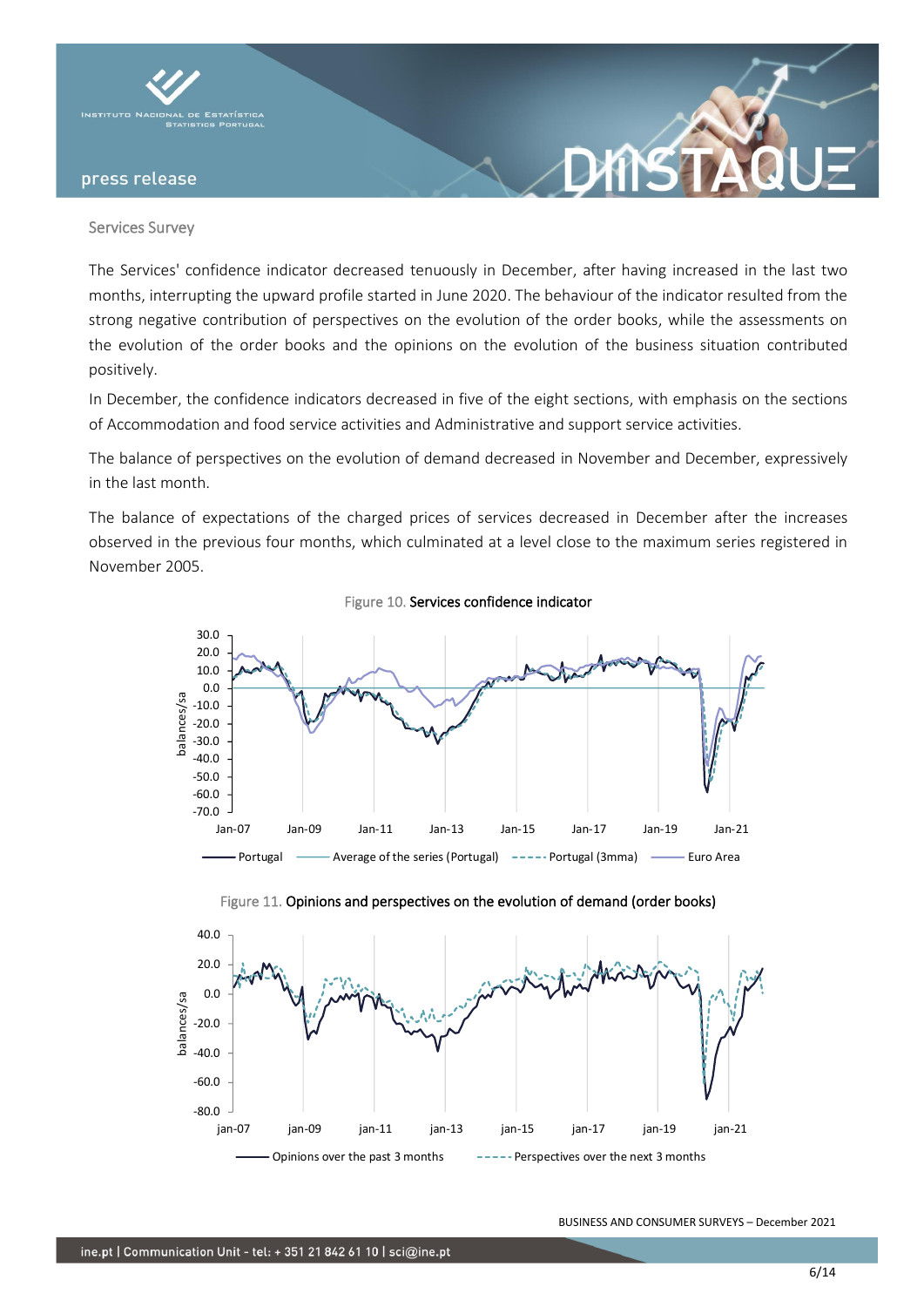



# Monthly series of Consumer and Business Surveys

# Figure 12. Confidence and climate economic indicators

|                               |         | <b>Minimum</b><br>Unit |             | Maximum |          | 2020       | 2021    |         |                 |         |                  |         |         |         |        |         |         |         |
|-------------------------------|---------|------------------------|-------------|---------|----------|------------|---------|---------|-----------------|---------|------------------|---------|---------|---------|--------|---------|---------|---------|
|                               |         | Value                  | Date        | Value   | Date     | <b>Dec</b> | Jan     |         | Feb   Mar   Apr |         | May              | Jun     | Jul     | Aug,    | Sep    | Oct     | Nov     | Dec     |
| Confidence indicator          |         |                        |             |         |          |            |         |         |                 |         |                  |         |         |         |        |         |         |         |
| Consumers                     | bal/ev  | $-47.8$                | $Oct-12$    | $-0.1$  | $Sen-97$ | $-24.3$    | $-23.1$ | $-25.8$ | $-20.2$         | $-17.1$ | $-12.8$          | $-12.6$ | $-17.0$ | $-11.9$ | $-9.9$ | $-11.0$ | $-19.2$ | $-19.2$ |
| Manufacturing industry        | bal/sa  | $-38.5$                | Mav-20      | 19.0    | Mar-87   | $-13.6$    | $-14.7$ | $-13.1$ | $-9.5$          | -b.5    |                  |         | $-3.2$  | -4.     | $-7.6$ | $-3.4$  |         | $-0.7$  |
| Construction and public works | bal/ev  | -69.9                  | $Oct-12$    | 20.2    | Sep-97   | $-14.7$    | $-13.0$ | $-13.6$ | $-13.6$         | $-10.6$ | $-5.6$           | $-9.5$  | $-9.8$  | $-4.0$  | $-4.3$ | $-4.0$  | $-8.9$  | $-4.7$  |
| Trade                         | bal/sa  | $-29.8$                | Apr-20 11.9 |         | Jun-98   | $-8.7$     | $-11.4$ | $-14.0$ | $-9.1$          | $-2.7$  | $-0.6$           | 4.9     | 1.6     | 4.0     | 2.0    | 5.5     | 3.8     | 3.7     |
| Services                      | bal/sa  | $-58.7$                | $Mav-20$    | 26.7    | Jun-01   | $-17.8$    | $-17.7$ | $-23.8$ | $-16.2$         | $-10.3$ | $-4.4$           | 6.8     | 5.2     | 8.6     | '.9    | 12.9    | 14.7    | 14.5    |
| Economic climate indicator    | $%$ /sa | $-7.0$                 | $Apr-20$    | 5.5     | Apr-98   | $-0.9$     | $-1.3$  | $-2.2$  | $-1.0$          | 0.7     | 1.8 <sup>°</sup> |         | 1.3     | 1.9     | 1.6    | 2.4     | 1.9     | 1.9     |

### Figure 13. Monthly series of Consumer Survey

|                                                                          |             |         | <b>Minimum</b><br><b>Maximum</b> |         | 2020     | 2021       |         |         |         |         |         |         |         |         |         |         |         |         |
|--------------------------------------------------------------------------|-------------|---------|----------------------------------|---------|----------|------------|---------|---------|---------|---------|---------|---------|---------|---------|---------|---------|---------|---------|
|                                                                          | <b>Unit</b> | Value   | Date                             | Value   | Date     | <b>Dec</b> | Jan     | Feb.    | Mar     | Apr     | May     | Jun     | Jul     | Aug.    | Sep     | Oct.    | Nov     | Dec     |
| Confidence indicator (a+b+c+d)/4                                         | bal/ev      | $-47.8$ | $Oct-12$                         | $-0.1$  | Sep-97   | $-24.3$    | $-23.1$ | $-25.8$ | $-20.2$ | $-17.1$ | $-12.8$ | $-12.6$ | $-17.0$ | $-11.9$ | $-9.9$  | $-11.0$ | $-19.2$ | $-19.2$ |
| General economic situation in the<br>country over the next 12 months (c) | bal/ev      | $-72.7$ | Apr-20                           | 16.6    | Jun-17   | $-40.3$    | $-35.4$ | $-44.2$ | $-29.3$ | $-22.9$ | $-8.0$  | $-8.1$  | $-21.7$ | $-6.9$  | $-1.3$  | $-3.8$  | $-30.9$ | $-25.2$ |
| Financial situation of the households<br>over the last 12 months (a)     | bal/ev      | $-43.5$ | $Mar-13$                         | 0.5     | Aug-99   | $-14.1$    | $-15.3$ | $-15.3$ | $-14.5$ | $-14.5$ | $-14.1$ | $-12.2$ | $-14.3$ | $-11.0$ | $-9.6$  | $-12.6$ | $-12.7$ | $-12.9$ |
| Financial situation of the households<br>over the next 12 months (b)     | bal/ev      | $-35.6$ | $Oct-12$                         | 8.6     | Feb-99   | $-7.9$     | $-7.9$  | $-7.0$  | $-4.0$  | $-1.6$  | 0.1     | $-0.8$  | $-3.3$  | $-1.2$  | 0.9     | 0.1     | $-4.9$  | $-6.5$  |
| Major purchases over the next 12<br>months (d)                           | bal/ev      | $-51.6$ | Apr-20                           | $-6.4$  | Sep-97   | $-35.1$    | -34.0   | -36.6   | $-32.9$ | $-29.4$ | $-29.3$ | $-29.2$ | $-28.7$ | $-28.6$ | $-29.4$ | $-27.6$ | $-28.1$ | $-32.2$ |
| General economic situation in the<br>country over the last 12 months     | bal/sa      | $-77.0$ | $Oct-12$                         | 20.7    | $Oct-17$ | $-72.5$    | $-72.9$ | $-75.1$ | $-717$  | $-71.0$ | $-64.6$ | $-52.6$ | $-56.0$ | $-48.9$ | $-39.2$ | $-43.0$ | $-48.7$ | $-51.5$ |
| Major purchases over the last 12<br>months                               | bal/sa      | $-87.9$ | $Dec-08$                         | $-14.5$ | Sep-97   | $-78.4$    | $-73.9$ | $-70.4$ | $-71.0$ | $-67.0$ | $-65.3$ | $-65.8$ | $-67.5$ | $-67.5$ | $-63.2$ | $-61.8$ | $-64.0$ | -66.0   |
| <b>Current savings</b>                                                   | bal/ev      | $-53.7$ | Feb-08                           | $-0.2$  | Sep-97   | $-31.0$    | $-27.3$ | $-30.1$ | $-27.8$ | $-23.9$ | $-29.4$ | $-28.7$ | $-29.5$ | $-27.6$ | $-25.0$ | $-27.4$ | $-32.0$ | $-35.9$ |
| Savings over the next 12 months                                          | bal/ev      | $-42.6$ | $Nov-12$                         | 0.9     | Oct-97   | $-21.3$    | $-20.2$ | $-226$  | $-196$  |         | $-16.6$ | $-203$  | $-16.6$ | $-164$  |         | -17 0   | $-20.8$ | $-22.3$ |
| Unemployment next 12 months                                              | bal/ev      | $-20.0$ | $Jun-17$                         | 85.5    | $Feh-09$ | 60.3       | 57.3    | 65 O    | 51 O    |         | 21.7    | 19.9    | 35.3    | 19.4    | 8.4     | 6.7     | 18.5    | 20.4    |
| Prices over the last 12 months                                           | bal/ev      | $-14.6$ | $Sep-09$                         | 79.2    | May-08   | 3.0        | 0.5     | $-2.5$  | 2.6     | 9.5     | 15.9    | 19.3    | 32.6    | 26.4    | 26.4    | 39.5    | 47.5    | 47.6    |
| Prices over the next 12 months                                           | bal/sa      | $-6.7$  | Jul-09                           | 62.8    | $Sep-11$ | 8.4        | $-2.2$  | 2.6     | 6.8     | 10.8    | 11.8    | 17.2    | 27.1    | 22.1    | 23.6    | 36.0    | 53.0    | 47.3    |

## Figure 14. Monthly series of Manufacturing Industry Survey

|                                     | Unit   | Minimum |          | Maximum |          | 2020    | 2021    |         |         |         |         |         |         |         |         |         |         |            |
|-------------------------------------|--------|---------|----------|---------|----------|---------|---------|---------|---------|---------|---------|---------|---------|---------|---------|---------|---------|------------|
|                                     |        | Value   | Date     | Value   | Date     | Dec     | Jan     | Feb.    | Mar     | Apr     | May     | Jun     | Jul     | Aug     | Sep     | Oct     | Nov     | <b>Dec</b> |
| Confidence Indicator (a+b-c)/3      | bal/sa | $-38.5$ | $Mav-20$ | 19.0    | Mar-87   | $-13.6$ | $-14.7$ | $-13.1$ | $-9.5$  | $-6.5$  | 1.7     | 2.7     | $-3.2$  | $-4.1$  | $-2.6$  | $-3.4$  | $-2.1$  | $-0.7$     |
| Consumer goods                      | bal/sa | $-27.6$ | Apr-20   | 12.6    | Jan-99   | $-14.0$ | $-15.8$ | $-15.5$ | $-7.3$  | $-6.4$  | $-4.3$  | $-3.8$  | $-5.3$  | $-8.8$  | $-4.3$  | $-7.5$  | $-3.4$  | $-1.9$     |
| Investment goods                    | bal/ev | $-35.5$ | Apr-20   | 24.8    | Feb-07   | $-8.3$  | $-6.8$  | $-6.9$  | $-5.9$  | $-5.5$  | $-4.4$  | $-5.6$  | $-10.8$ | $-2.3$  | $-6.2$  | $-5.8$  | $-6.8$  | $-5.4$     |
| Intermediate goods                  | bal/sa | $-51.6$ | $May-20$ | 16.0    | Jan-95   | $-15.8$ | $-16.4$ | $-13.9$ | $-11.4$ | $-7.0$  | 8.6     | 9.7     | 1.2     | $-1.1$  | $-0.4$  | $-0.6$  | $-0.5$  | 0.8        |
| Current overall order books (a)     | bal/ev | $-70.2$ | $May-20$ | 14.6    | Mar-98   | $-36.0$ | $-34.8$ | $-36.1$ | $-33.2$ | $-26.4$ | $-12.0$ | $-10.2$ | $-14.2$ | $-12.2$ | $-11.9$ | $-12.0$ | $-12.2$ | $-8.9$     |
| Consumer goods                      | bal/ev | -60.6   | $May-20$ | 6.5     | $Dec-17$ | $-31.1$ | $-31.9$ | $-37.5$ | $-35.0$ | $-26.1$ | $-22.7$ | $-16.8$ | $-19.7$ | $-24.0$ | $-14.1$ | $-16.7$ | $-9.9$  | $-7.4$     |
| Investment goods                    | bal/ev | $-81.8$ | $May-20$ | 36.1    | Jan-08   | $-12.9$ | $-17.6$ | $-19.5$ | $-18.6$ | $-18.3$ | $-20.0$ | $-12.3$ | $-20.2$ | $-12.1$ | $-24.0$ | $-20.7$ | $-17.9$ | $-16.4$    |
| Intermediate goods                  | bal/ev | $-74.8$ | Jun-20   | 31.4    | Mar-98   | $-46.9$ | $-42.4$ | $-40.6$ | $-36.9$ | $-29.3$ | $-2.3$  | $-5.1$  | $-8.7$  | $-4.5$  | $-6.6$  | $-6.0$  | $-11.7$ | $-7.5$     |
| Production over next 3 months (b)   | bal/sa | $-53.1$ | Apr-20   | 34.0    | Feb-87   | $-1.2$  | $-9.1$  | $-2.2$  | 3.2     | 7.5     | 17.2    | 20.4    | 7.2     | 2.0     | 7.4     | 4.5     | 7.2     | 8.4        |
| Consumer goods                      | bal/sa | $-47.8$ | Apr-20   | 40.1    | Aug-98   | $-4.4$  | $-18.2$ | $-6.1$  | 10.8    | 6.9     | 14.0    | 10.5    | 8.9     | 4.7     | 7.8     | 4.0     | 4.1     | 4.3        |
| Investment goods                    | bal/ev | $-46.4$ | Feb-09   | 49.0    | Aug-00   | $-13.2$ | $-4.9$  | $-1.9$  | $-1.3$  | 2.9     | 3.5     | $-3.1$  | 0.6     | 4.0     | 5.3     | $-1.9$  | $-3.7$  | 5.1        |
| Intermediate goods                  | bal/sa | $-60.8$ | Apr-20   | 34.9    | Jun-21   | 2.7     | $-3.9$  | $-0.9$  | 1.7     | 9.3     | 26.6    | 34.9    | 9.5     | 1.2     | 7.7     | 4.7     | 10.3    | 9.6        |
| Current stock finished products (c) | bal/ev | $-16.9$ | Jan-08   | 23.2    | Jun-93   | 3.6     | 0.2     | 1.0     | $-1.6$  | 0.7     | 0.1     | 2.3     | 2.5     | 2.0     | 3.3     | 2.6     | 1.4     | 1.6        |
| Consumer goods                      | bal/ev | $-9.3$  | Jan-10   | 24.6    | Aug-07   | 6.6     | $-2.8$  | 2.9     | $-2.3$  | $-0.1$  | 4.2     | 5.2     | 5.2     | 7.0     | 6.5     | 9.7     | 4.4     | 2.8        |
| Investment goods                    | bal/ev | $-38.8$ | Jan-09   | 21.5    | Jun-10   | $-1.3$  | $-2.2$  | $-0.6$  | $-2.3$  | 1.1     | $-3.4$  | 1.4     | 12.8    | $-1.3$  | $-0.1$  | $-5.3$  | $-1.1$  | 4.7        |
| Intermediate goods                  | bal/ev | $-30.2$ | Jan-08   | 37.1    | $May-20$ | 3.2     | 2.9     | 0.2     | $-0.9$  | 1.0     | $-1.5$  | 0.6     | $-2.7$  | $-0.1$  | 2.2     | 0.5     | 0.2     | $-0.2$     |
| Firm's employment next 3 months     | bal/ev | $-32.5$ | Apr-20   | 8.8     | $Sep-17$ | 0.4     | $-1.2$  | 2.1     | 2.8     | 1.7     | 1.9     | 3.8     | 3.6     | 3.4     | $-10.9$ | 1.8     | 4.1     | 3.6        |
| Selling prices next 3 months        | bal/sa | $-28.6$ | Apr-20   | 32.1    | Oct-90   | 0.8     | 4.6     | 8.1     | 11.5    | 13.0    | 17.2    | 18.4    | 18.1    | 15.0    | 16.5    | 22.4    | 24.4    | 27.0       |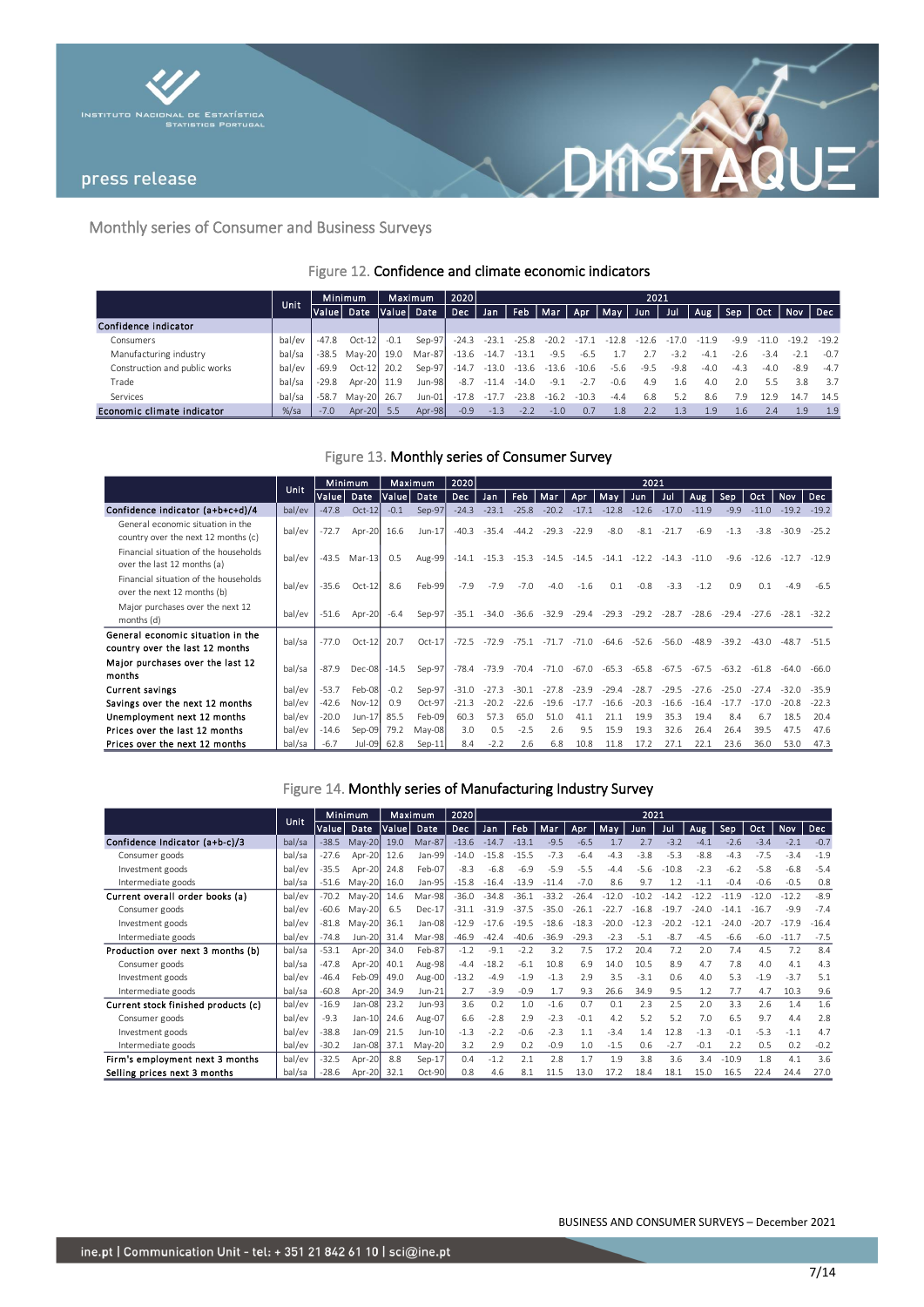



## Figure 15. Monthly series of Construction and Public Works Survey

|                                     |        | Minimum<br><b>Unit</b> |          |        | <b>Maximum</b> | 2020    | 2021    |         |         |         |         |         |         |         |         |         |            |                 |
|-------------------------------------|--------|------------------------|----------|--------|----------------|---------|---------|---------|---------|---------|---------|---------|---------|---------|---------|---------|------------|-----------------|
|                                     |        | Value                  | Date     | Valuel | Date           | Dec     | Jan     | Feb     | Mar     | Apr     | May     | Jun     | Jul     | Aug.    | Sep     | Oct     | <b>Nov</b> | <b>Dec</b>      |
| Confidence Indicator (a+b)/2        | bal/ev | $-69.9$                | $Oct-12$ | 20.2   | Sep-97         | $-14.7$ | $-13.0$ | $-13.6$ | $-13.6$ | $-10.6$ | $-5.6$  | $-9.5$  | $-9.8$  | $-4.0$  | $-4.3$  | $-4.0$  | $-8.9$     | $-4.7$          |
| Construction of buildings           | bal/ev | $-75.4$                | Feb-12   | 21.1   | Sep-97         | $-14.8$ | $-16.3$ |         | $-14.6$ | $-10.2$ | $-3.2$  | $-7$    | $-6.5$  | $-3.1$  | $-5.4$  | $-1.9$  | $-3.7$     | 0. <sub>C</sub> |
| Civil engineering                   | bal/ev | $-72.6$                | $May-12$ | 8.4    | Jul-97         | $-14.8$ | $-5.0$  | $-5.2$  | $-11.2$ | $-9.0$  | $-7.3$  | $-16.7$ | $-17.4$ | $-5.5$  |         | $-7.2$  |            | $-13.5$         |
| Specialised construction activities | bal/ev | $-59.0$                | $Oct-12$ | 6.9    | Dec-18         | $-14.6$ | $-17.5$ | $-18.5$ | $-14.9$ | $-13.3$ | $-7.4$  | $-4.5$  | $-5.7$  | $-3.5$  | $-2.4$  | $-3.5$  | $-6.3$     | $-1.4$          |
| Current overall order books (a)     | bal/ev | $-82.2$                | $Oct-12$ | 18.6   | Sep-97         | $-25.9$ | $-23.5$ | $-25.7$ | $-27.6$ | $-25.5$ | $-18.1$ | $-21.2$ | $-21.0$ | $-15.8$ | $-14.1$ |         | $-18.3$    | $-14.4$         |
| Construction of buildings           | bal/ev | $-87.0$                | $Oct-12$ | 20.7   | Sep-97         | $-24.3$ | $-24.6$ | $-24.$  | $-24.0$ | $-20.3$ | $-10.0$ | $-14.3$ | $-114$  | $-6.4$  | $-124$  | $-6.7$  | $-10.3$    | $-4.6$          |
| Civil engineering                   | bal/ev | $-83.6$                | $Jul-12$ | 0.0    | Jul-97         | $-30.6$ | $-20.5$ | $-21$   | $-331$  | $-32.6$ | $-30.1$ | $-38.5$ | $-41$   | $-30.8$ | $-181$  | $-20.6$ | $-30.0$    | $-32.2$         |
| Specialised construction activities | bal/ev | $-71.9$                | $Oct-12$ | 3.5    | Jul-19         | $-22.7$ | $-25.4$ | $-329$  | $-26.7$ | $-251$  | $-16.4$ | $-10.4$ | $-115$  | $-12.6$ | $-11R$  | $-126$  | $-17.0$    | $-8.2$          |
| Employment next 3 months (b)        | bal/ev | $-57.9$                | $Jan-12$ | 29.9   | Jun-97         | $-3.5$  | $-2.4$  | $-15$   | 0.5     | 4.3     | 7.0     | 2.1     | 3       | 7.9     | 5.5     | 4.6     | 0.6        | 4.9             |
| Construction of buildings           | bal/ev | $-68.1$                | $Jan-12$ | 28.5   | Jun-97         | $-5.3$  | $-8.0$  | $-9.6$  | $-5.1$  | $-0.1$  | 3.6     | 0.1     | $-1.7$  | 0.1     | 1.6     | 7.9     | 2.8        | 4.6             |
| Civil engineering                   | bal/ev | $-66.2$                | $Mav-12$ | 26.8   | $Jul-01$       | 1.0     | 10.5    | 11.2    | 10.7    | 14.6    | 15.5    | 5.2     | 6.3     | 19.8    | 9.6     | 6.2     | $-5.3$     | 5.2             |
| Specialised construction activities | bal/ev | $-47.5$                | $Dec-12$ | 12.4   | Dec-18         | $-6.5$  | $-9.6$  | $-4.0$  | $-3.1$  | $-1.6$  | 1.7     | 1.4     | 0.2     | 5.6     | 7.0     | 5.5     | 4.4        | 5.3             |
| Activity past 3 months              | bal/ev | $-70.0$                | Apr-12   | 22.2   | May-98         | $-14.0$ | $-12.2$ | $-17.8$ | $-13.1$ | $-6.7$  | $-3.0$  | $-0.6$  | $-6.4$  | $-1.8$  | 1.5     | $-1.2$  | $-3.5$     | $-2.2$          |
| Selling prices next 3 months        | bal/ev | $-41.6$                | Aug-12   | 23.7   | Dec-21         | $-5.4$  | $-3.7$  | $-3.4$  | $-1.9$  | $-0.7$  | 9.2     | 8.8     | 13.1    | 9.1     | 13.3    | 17.6    | 20.8       | 23.7            |

## Figure 16. Monthly series of Trade Survey

|                                     |        | Minimum<br>Unit |               |       | 2020<br>Maximum |            | 2021    |         |         |         |         |        |        |        |        |        |            |            |
|-------------------------------------|--------|-----------------|---------------|-------|-----------------|------------|---------|---------|---------|---------|---------|--------|--------|--------|--------|--------|------------|------------|
|                                     |        | Valuel          | Date,         | Value | Date            | <b>Dec</b> | Jan     | Feb     | Mar     | Apr.    | Mav     | Jun    | Ju.    | Aug    | Sep    | Oct    | <b>Nov</b> | <b>Dec</b> |
| Confidence indicator (a+b-c)/3      | bal/sa | $-29.8$         | Apr-20        | 11.9  | <b>Jun-98</b>   | $-8.7$     | $-11.4$ | $-14.0$ | $-9.1$  | $-2.7$  | $-0.6$  | 4.9    | 1.6    | 4.0    | 2.0    | 5.5    | 3.8        | 3.7        |
| Wholesale                           | bal/sa | $-28.3$         | Apr-20        | 14.0  | Apr-98          | $-6.4$     | $-11.0$ | $-12.6$ | $-6.3$  | $-0.6$  | 2.2     | 7.2    | 4.8    | 6.2    | 1.1    | 9.1    | 5.3        | 3.3        |
| Retail                              | bal/sa | $-32.7$         | Apr-20        | 12.3  | Jul-98          | $-12.1$    | $-12.3$ | $-165$  | $-12.3$ | $-6.9$  | $-1.3$  | 3.6    | $-1.8$ | 1.5    | 3.1    | 1.2    | 1.7        | 3.3        |
| Business activity past 3 months (a) | bal/sa | $-51.5$         | <b>Jun-20</b> | 19.0  | Feb-89          | $-19.9$    | $-23.4$ | $-24.8$ | $-24.1$ | $-166$  | $-10.2$ | 7.5    | 6.8    | 11.1   | 3.4    | 8.1    | 6.7        | 5.2        |
| Wholesale                           | bal/sa | $-50.0$         | Jun-20        | 22.8  | Feb-89          | $-15.0$    | $-22.9$ | $-22.8$ | $-22.3$ | 3.5     | $-1.9$  | 12.6   | 17.6   | 19.2   | 3.9    | 15.0   | 13.6       | 7.1        |
| Retail                              | bal/sa | $-57.6$         | Aug-12        | 20.1  | Apr-99          | $-27.5$    | $-25.0$ | $-29.5$ | $-28.4$ | $-24.8$ | $-12.7$ | 5.7    | $-4.7$ | 3.0    | 4.0    | $-1.4$ | $-2.5$     | 0.8        |
| Business activity next 3 months (b) | bal/sa | $-52.3$         | Apr-20        | 40.8  | Oct-89          | $-5.4$     | $-11.0$ | $-18.0$ | $-1.6$  | 6.8     | 8.5     | 7.5    | $-1.9$ | 1.9    | 1.6    | 6.3    | 7.7        | 2.9        |
| Wholesale                           | bal/sa | $-49.4$         | Apr-20        | 50.4  | Oct-89          | $-6.0$     | $-10.6$ | $-16.4$ | 3.1     | 6.3     | 6.6     | 7.6    | $-3.5$ | 1.2    | 0.4    |        | 1.5        | 3.2        |
| Retail                              | bal/sa | $-55.5$         | Apr-20        | 41.2  | Jul-94          | $-4.9$     | $-11.7$ | $-19.9$ | $-4.6$  | 6.2     | 11.2    | 7.5    | $-0.2$ | 1.6    | 1.9    | 1.3    | 2.5        | 2.4        |
| Current volume of stocks (c)        | bal/ev | $-12.2$         | Feb-13        | 29.1  | Jul-90          | 0.9        | $-0.2$  | $-0.8$  | 1.6     | $-1.8$  | 0.1     | 0.3    | 0.1    | 1.1    | $-1.0$ | $-2.2$ | $-2.6$     | $-3.0$     |
| Wholesale                           | bal/ev | $-13.9$         | $Oct-12$      | 29.6  | Jul-90          | $-1.6$     | $-0.3$  | $-1.6$  | $-0.3$  | $-5.3$  | $-1.9$  | $-1.5$ | $-0.1$ | 1.9    | 1.1    | $-0.7$ | $-0.6$     | 0.2        |
| Retail                              | bal/ev | $-13.7$         | $Feb-13$      | 36.5  | Jul-89          | 3.9        | 0.0     | 0.2     | 3.7     | 2.1     | 2.4     | 2.4    | 0.4    | 0.1    | $-3.4$ | $-3.9$ | $-5.0$     | $-6.8$     |
| Orders next 3 months                | bal/sa | $-46.2$         | Apr-20        | 19.6  | Aug-98          | $-11.1$    | $-13.5$ | $-20.6$ | $-11.7$ | $-1.7$  | 4.0     | $-1.5$ | $-4.5$ | $-1.2$ | $-5.5$ | 7.6    | $-1.4$     | $-3.7$     |
| Employment next 3 months            | bal/ev | $-29.7$         | $Oct-12$      | 22.2  | Sep-97          | $-5.9$     | $-6.0$  | $-4.7$  | $-2.4$  | $-1.9$  | 0.8     | 1.2    | 0.3    | $-1.2$ | $-1.6$ | $-1.4$ | $-0.3$     | $-1.5$     |
| Selling prices past month           | bal/sa | $-15.2$         | Jun-12        | 23.0  | Sep-90          | $-0.8$     | $-1.8$  | 0.5     | 5.6     | 3.4     | 7.8     | 13.7   | 15.2   | 133    | 11.7   | 21.2   | 20.1       | 15.7       |
| Selling prices next 3 months        | bal/sa | $-15.0$         | Jul-03        | 19.5  | Nov-21          | 2.2        | 1.2     | 0.6     | 6.0     | 4.3     | 8.9     | 10.9   | 12.0   | 11.4   | 13.8   | 18.5   | 19.5       | 17.4       |

## Figure 17. Monthly series of Services Survey

|                                |        | <b>Minimum</b> |                   | Maximum |               | 2020    | 2021    |         |         |               |         |                                    |     |        |             |      |         |      |
|--------------------------------|--------|----------------|-------------------|---------|---------------|---------|---------|---------|---------|---------------|---------|------------------------------------|-----|--------|-------------|------|---------|------|
|                                | Unit.  |                | Value  Date '     |         | Valuel Date L | Dec     | Jan     |         |         |               |         | Feb   Mar   Apr   May   Jun   Jul, |     |        | Aug Sep Oct |      | Nov Dec |      |
| Confidence indicator (a+b+c)/3 | bal/sa | $-58.7$        | May-20 26.7       |         | $Jun-01$      | $-17.8$ | $-17.7$ | $-23.8$ | $-16.2$ | $-10.3$       | $-4.4$  | 6.8                                | 5.2 | 8.6    | 7.9         | 12.9 | 14.7    | 14.5 |
| Demand next 3 months (b)       | bal/sa | $-61.7$        | Apr-20 28.0       |         | Jun-06        |         | $-9.5$  | $-17.8$ | $-3.0$  | 7.0           | 16.3    | 15.5                               | 9.2 | 11.4   | 8.3         | 16.0 |         | 0.7  |
| Demand past 3 months (c)       | bal/sa |                | -71.2 May-20 27.8 |         | Apr-01        | $-26.0$ | $-21.8$ | $-27.9$ |         | $-22.2 -17.6$ | $-14.7$ | 5.0                                | 2.4 | 5.3    | 7.4         | 9.9  | 13.4    | 17.5 |
| Employment next 3 months       | bal/sa | $-34.1$        | Apr-20 14.6       |         | $Aug-19$      | $-9.2$  | $-9.1$  | $-13.3$ | $-3.5$  | $-1.3$        | 2.0     | 2.0                                |     | $-1.8$ | $-0.1$      | 11.8 | 7.0     | 3.2  |
| Selling prices next 3 months   | bal/sa | $-26.1$        | Apr-20 14.1       |         | Nov-05        | $-5.8$  | $-6.7$  | $-13.4$ | $-5.7$  | $-3.9$        | $-0.1$  | 57                                 | n n | 2.8    | 3.0         |      | 12.5    | 9.0  |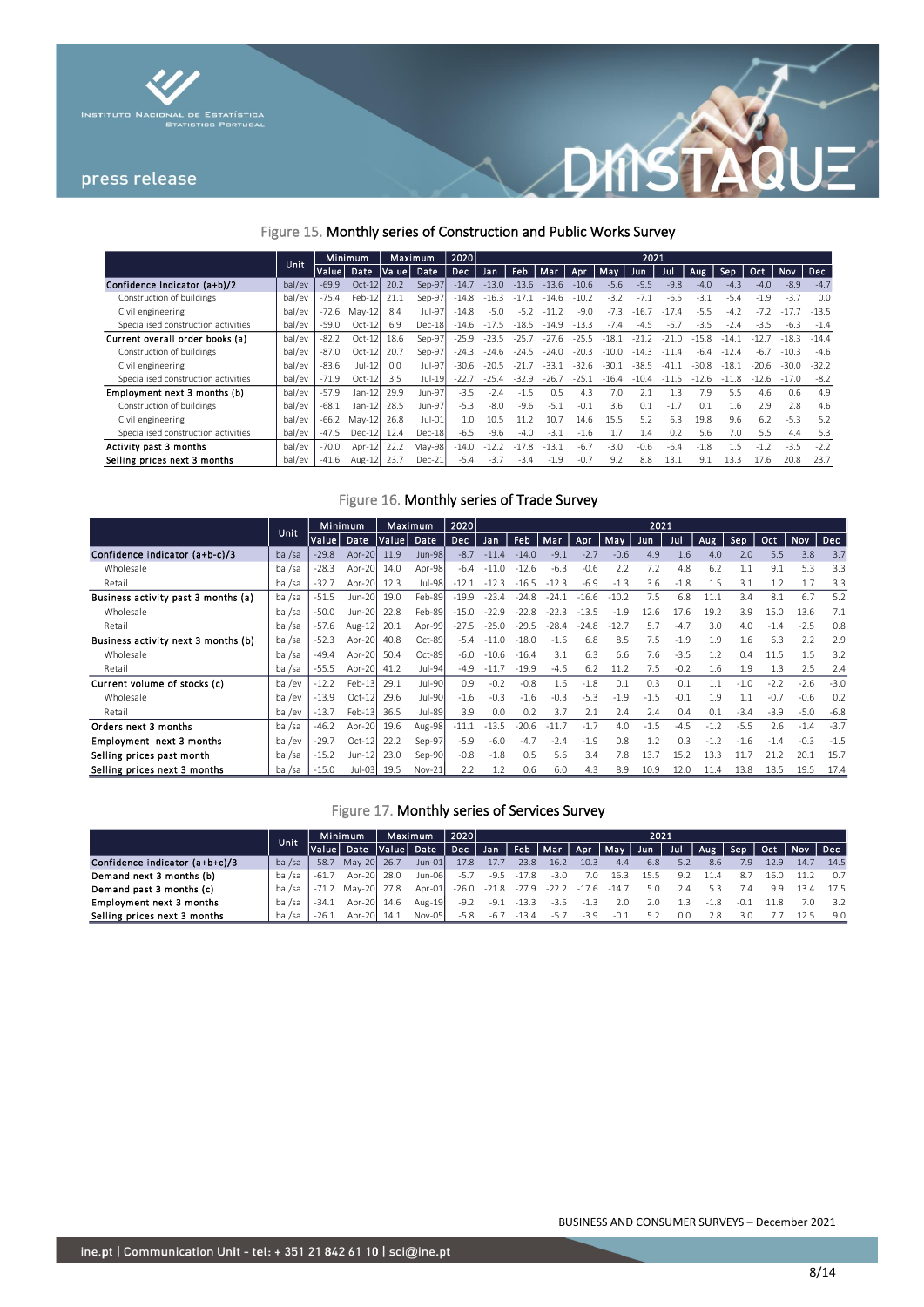



The Business and Consumer Qualitative Surveys published by Statistics Portugal are developed in the framework of the harmonized EU Business and Consumer Surveys Programme of the European Commission (EC) DG-ECFIN (Directorate-General for Economic and Financial Affairs) and are financially supported in the framework of the agreement signed between these two institutions. The questionnaires are harmonized among the European countries, as well as the respective confidence indicators' methodology. The surveys' results are sent to the EC in effective values, and, therefore, the seasonally adjusted values published by the EC are computed by this entity and presented without using three months moving averages. The seasonal adjustment method used by the EC is available on the user guide, accessible in:

#### [http://ec.europa.eu/economy\\_finance/db\\_indicators/surveys/documents/bcs\\_user\\_guide\\_en.pdf](http://ec.europa.eu/economy_finance/db_indicators/surveys/documents/bcs_user_guide_en.pdf)

The seasonal adjustment uses the X13-Arima method (combination of moving averages process and auto-regressive integrated moving average models) developed in the JDemetra+<sup>4</sup>, software provided by Eurostat. This application relies on the use of probabilistic models to correct seasonal effects from the original series. The seasonal treatment is updated for monthly and quarterly series in January, for consumer survey, and in May, for business surveys, which might result on a revision of the series previously published.

The use of moving averages smoothes out the series by removing the irregular movements, allowing the detection of the short-term trends. Since the average is not centered (the information is used to analyze the evolution of the last month) there is a small lag compared with the trend that is supposed to detect. In order to compare the difference between original and moving average series, the graphical representation of the confidence indicators presents both types of series.

The balances of the questions are the difference between the positive and negative answers, that is Balance = %answer(+) - %answer(-). In the Consumer Survey, there are questions with more than one option of positive/negative answer. In these cases, to the most positive/negative answers is given the weight 1 and to the others the weight 0.5, that is Balance =  $[%$ answer  $(+)*1+%$ answer  $(+)*0.5]$  -  $[%$ answer  $(-)*1+%$ answer  $(-)*0.5]$ . The percentage of answers that correspond to "equal" is not considered.

The analysis of this press release is based on monthly series of effective values (raw or seasonally adjusted data), which allows for a clearer identification of very short-term movements, particularly relevant in the context of worsening impacts of the COVID-19 pandemic. The monthly series in three-months moving average (3mma) and the quarterly series in two-quarters moving averages (2qma) are available in the excel file that supports this press release.

<sup>4</sup> JDemetra+ is available for download a[t https://ec.europa.eu/eurostat/cros/content/software-jdemetra\\_en.](https://ec.europa.eu/eurostat/cros/content/software-jdemetra_en)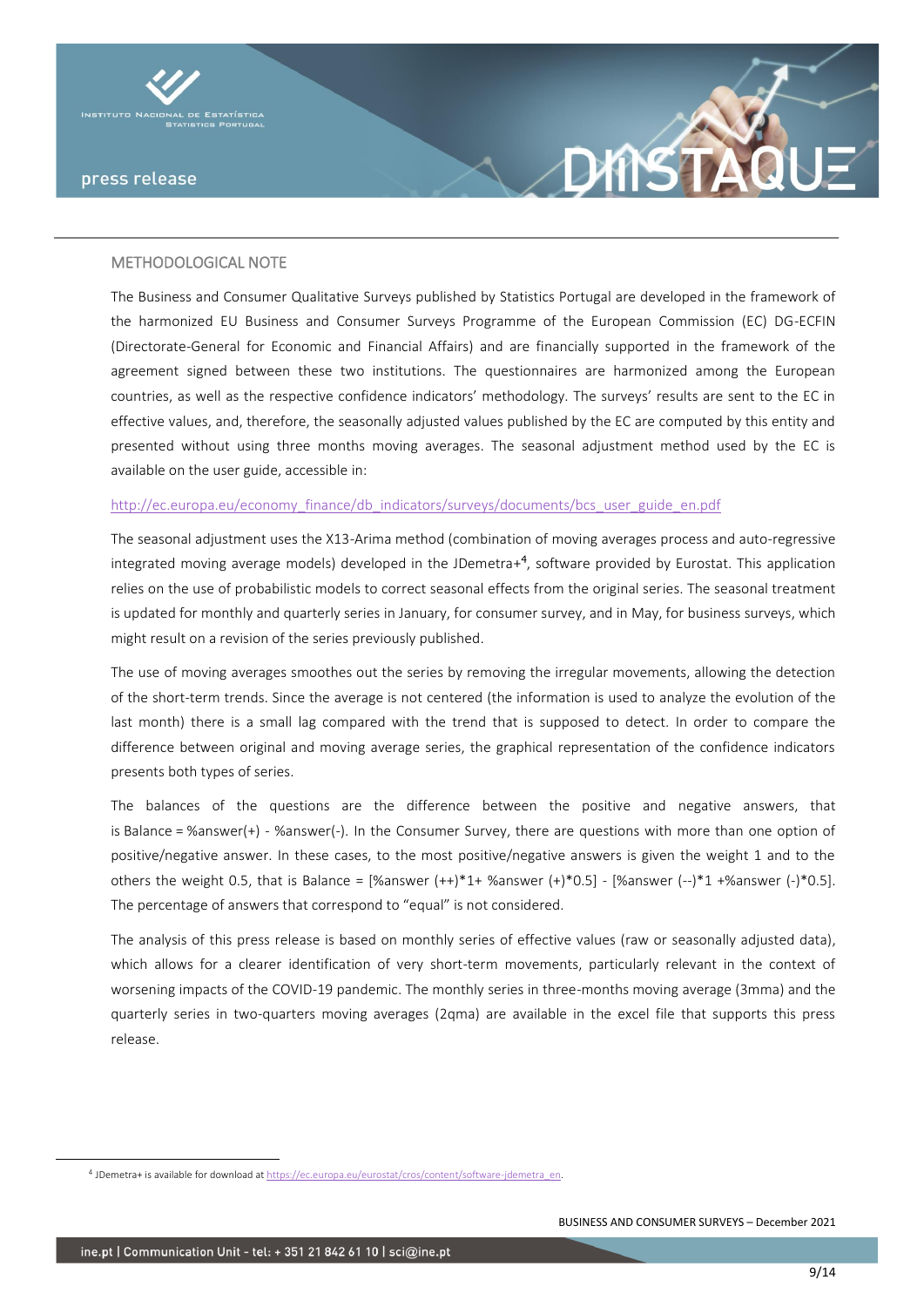

### INFORMATION ON DATA COLLECTION

In the results obtained from business and consumer surveys for the collection of December 2021, the data collecting period occurred from 02 to 18 December in the case of the consumer survey, with 1332 responses obtained (telephone interviews) and from 01 to 23 December for business surveys [\(Webinq\)](https://webinq.ine.pt/).

XINS

The distribution of the number of responses by data collection's months to the consumer is presented in the next figure.

#### Figure 18. Consumer Survey - Number of responses by data collection's months



The response and weighted response rates for business surveys were:

#### Figure 19. Response and weighted response rates

|                               |              |                        | <b>Response Rate</b>    |                         | Weighted Response Rate (2) |                 |                  |                         |  |  |  |  |
|-------------------------------|--------------|------------------------|-------------------------|-------------------------|----------------------------|-----------------|------------------|-------------------------|--|--|--|--|
| <b>Business Surveys</b>       | $2021^{(1)}$ | <b>October</b><br>2021 | <b>November</b><br>2021 | <b>December</b><br>2021 | $2021^{(1)}$               | October<br>2021 | November<br>2021 | <b>December</b><br>2021 |  |  |  |  |
| Manufacturing Industry        | 86.5%        | 88.0%                  | 88.4%                   | 89.0%                   | 93.5%                      | 94.0%           | 96.1%            | 97.1%                   |  |  |  |  |
| Construction and Public Works | 84.2%        | 84.3%                  | 83.7%                   | 85.7%                   | 88.8%                      | 90.8%           | 89.9%            | 89.4%                   |  |  |  |  |
| Trade                         | 87.5%        | 88.5%                  | 88.2%                   | 89.9%                   | 93.0%                      | 90.6%           | 90.1%            | 96.7%                   |  |  |  |  |
| Services                      | 84.8%        | 85.2%                  | 87.3%                   | 87.2%                   | 83.8%                      | 85.2%           | 85.9%            | 86.2%                   |  |  |  |  |

 $\overline{^{(1)}}$  Annual average.

(2) Corresponds to the ratio between the turnover of the firms that answered to the survey and the turnover of all the firms in the sample.

The following graphs show the distribution of the number of responses by data collection's months to the business surveys.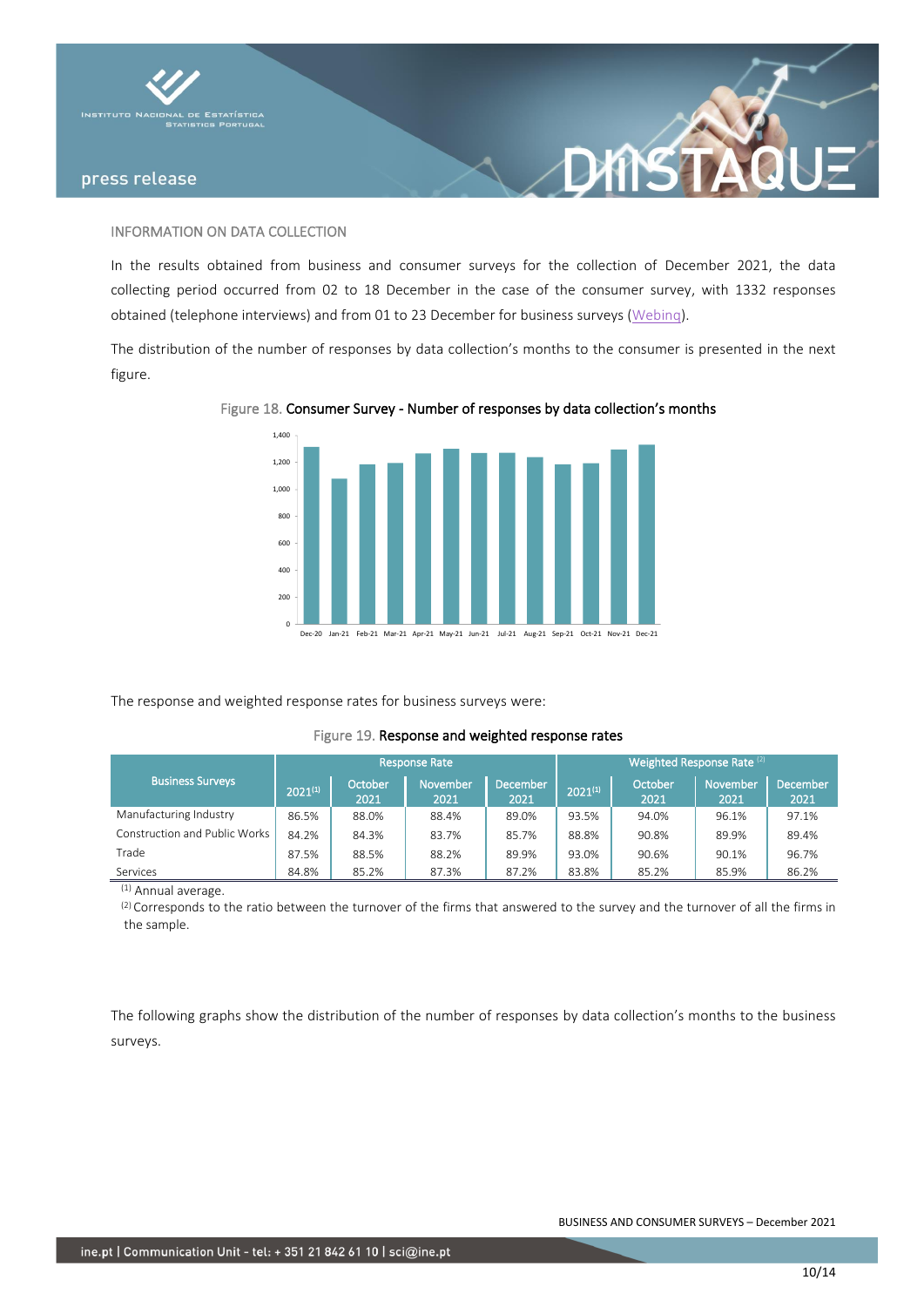

Figure 20. Manufacturing Industry Survey - Number of responses by data collection's months



Figure 21. Construction and Public Works - Number of responses by data collection's months







Figure 23. Services Survey - Number of responses by data collection's months



Dec-20 Jan-21 Feb-21 Mar-21 Apr-21 May-21 Jun-21 Jul-21 Aug-21 Sep-21 Oct-21 Nov-21 Dec-21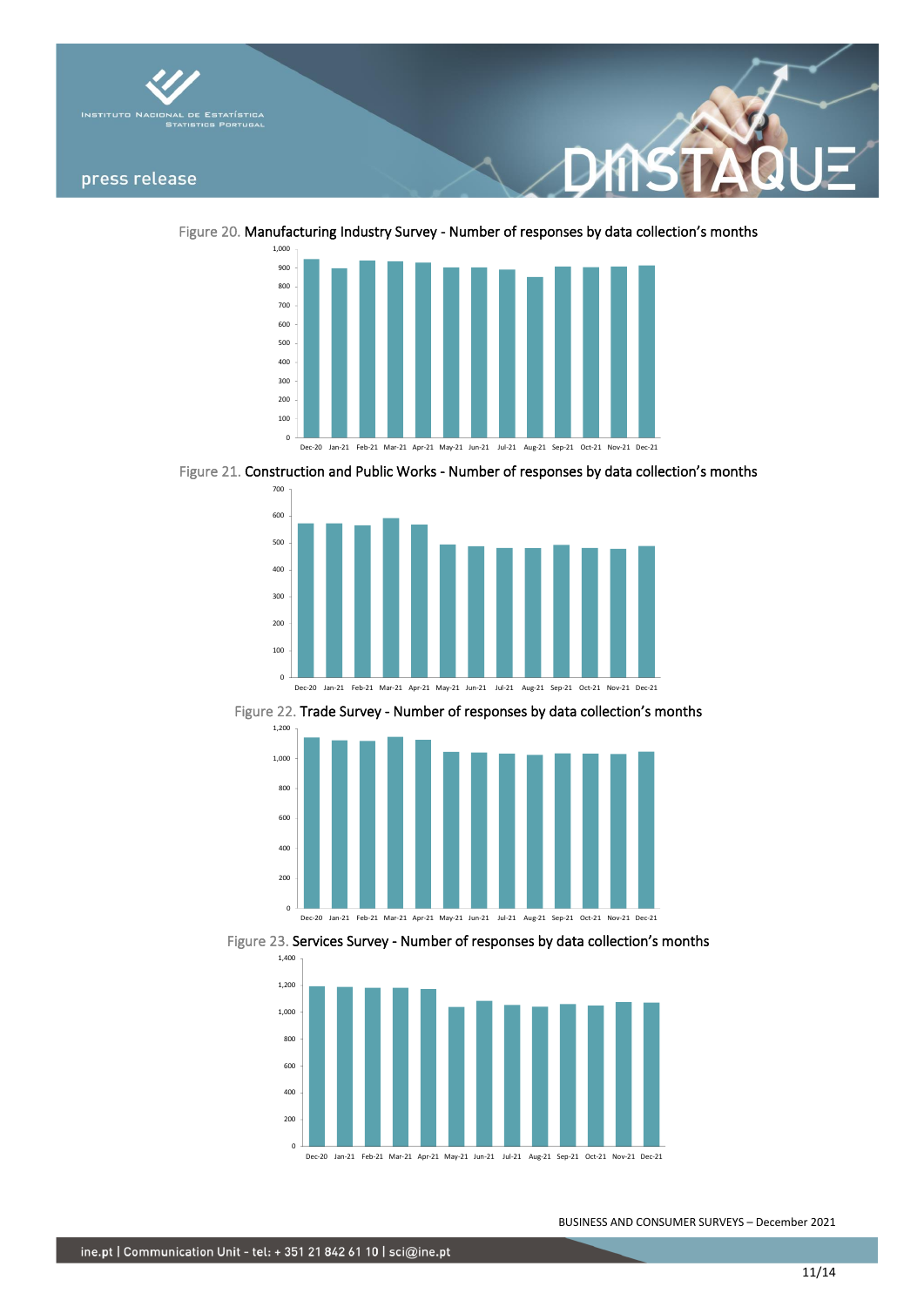

It should also be noted that the representativeness of the branches of activity covered by Business Surveys, considering the Gross Added Value (GVA) at current prices (Final Annual National Accounts 2019) as the economic variable, is as follows:

| <b>Qualitative Business Surveys</b> | Weight of the GVA of<br>the branches of each<br>survey in the total GVA<br>of the economy |
|-------------------------------------|-------------------------------------------------------------------------------------------|
| Manufacturing Industry              | 13.7%                                                                                     |
| Construction and Public Works       | 4.4%                                                                                      |
| Trade                               | 13.1%                                                                                     |
| Services                            | 38.1%                                                                                     |

## Figure 24. Weight of the GVA of the branches

## ECONOMIC CLIMATE INDICATOR

Synthetic Indicator estimated using balances of questions from the Manufacturing Industry, Trade, Construction and Public Works and Services Surveys. The method for this indicator uses the factor analysis and the estimated series (the common component) is calibrated using the GDP change rates. The questions that integrate the indicator are:

#### Qualitative Manufacturing Industry survey

- How has your production developed over the past 3 months? It has… 1. + increased; 2. = remained unchanged; 3. - decreased.
- Do you consider your current overall order books to be...? 1. + more than sufficient (above normal); 2. = sufficient (normal for the season); 3. − not sufficient (below normal).
- Do you consider your current export order books to be...? 1. + more than sufficient (above normal); 2. = sufficient (normal for the season); 3. − not sufficient (below normal).
- How do you expect your production to develop over the next 3 months? It will... 1. + increase; 2. = remain unchanged; 3. - decrease. (seasonally adjusted)

## Qualitative Trade survey

- How has (have) your business activity (sales) developed over the past 3 months? It has… (They have...) 1. + improved (increased); 2. = remained unchanged; 3. - deteriorated (decreased). (seasonally adjusted)
- How do you expect your orders placed with suppliers to change over the next 3 months? They will... 1. + increase; 2. = remain unchanged; 3. - decrease. (seasonally adjusted)
- Your business activity is currently…: 1. + more than sufficient; 2. = sufficient; 3. not sufficient.
- How do you expect your business activity (sales) to change over the next 3 months? It (They) will... 1. + improve (increase); 2. = remain unchanged 3. − deteriorate (decrease). (seasonally adjusted)

#### Qualitative Construction and Public Works survey

- How has your building activity developed over the past 3 months? It has...; 1. + increased; 2. = remained unchanged; 3. - decreased.
- Do you consider your current overall order books to be…?: 1. + more than sufficient (above normal); 2. = sufficient (normal for the season); 3. – not sufficient (below normal).
- How do you expect your firm's total employment to change over the next 3 months? It will...; 1. + increase; 2. = remain unchanged; 3. - decrease.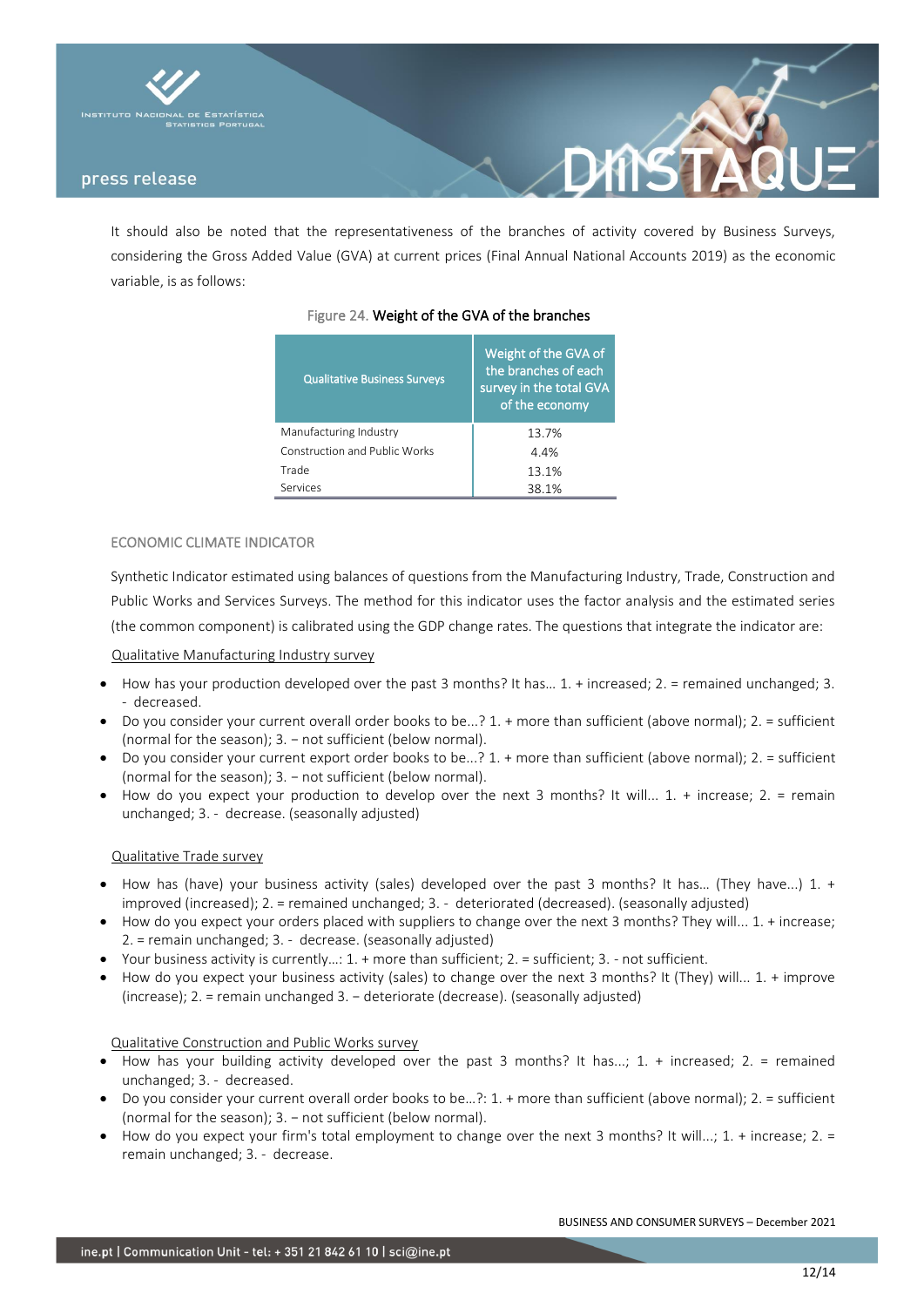

Qualitative Services survey

- How has your business situation developed over the past 3 months? It has… 1. + improved; 2. = remained unchanged; 3. - deteriorated. (seasonally adjusted)
- How has demand (turnover) for your company's services changed over the past 3 months? It has… 1. + increased; 2. = remained unchanged; 3. - decreased. (seasonally adjusted)
- How do you expect the demand (turnover) for your company's services to change over the next 3 months? It will...1. + increase; 2. = remain unchanged; 3. - decrease. (seasonally adjusted)

### SECTORIAL CONFIDENCE INDICATORS

The confidence indicators (CI) are the result of the arithmetic average of balance of the following questions:

Manufacturing Industry confidence indicator

- Do you consider your current overall order books to be...? 1. + more than sufficient (above normal); 2. = sufficient (normal for the season); 3. − not sufficient (below normal).
- How do you expect your production to develop over the next 3 months? It will... 1. + increase; 2. = remain unchanged; 3. - decrease.
- [Inverted Sign] Do you consider your current stock of finished products to be...? 1. + too large (above normal); 2. = adequate (normal for the season); 3. – too small (below normal).

#### Trade confidence indicator

- How has (have) your business activity (sales) developed over the past 3 months? It has… (They have...) 1. + improved (increased); 2. = remained unchanged; 3. − deteriorated (decreased).
- How do you expect your business activity (sales) to change over the next 3 months? It (They) will... 1. + improve (increase); 2. = remain unchanged 3. − deteriorate (decrease).
- [Inverted Sign] Do you consider the volume of stock you currently hold to be...? 1. + too large (above normal); 2. = adequate (normal for the season); 3. − too small (below normal).

Construction and Public Works confidence indicator

- Do you consider your current overall order books to be…?: 1. + more than sufficient (above normal); 2. = sufficient (normal for the season); 3. − not sufficient (below normal).
- How do you expect your firm's total employment to change over the next 3 months? It will...; 1. + increase; 2. = remain unchanged; 3. - decrease.

### Services confidence indicator

- How has your business situation developed over the past 3 months? It has… 1. + improved; 2. = remained unchanged; 3. - deteriorated.
- How has demand (turnover) for your company's services changed over the past 3 months? It has… 1. + increased; 2. = remained unchanged; 3. - decreased.
- How do you expect the demand (turnover) for your company's services to change over the next 3 months? It will… 1. + increase; 2. = remain unchanged; 3. − decrease.